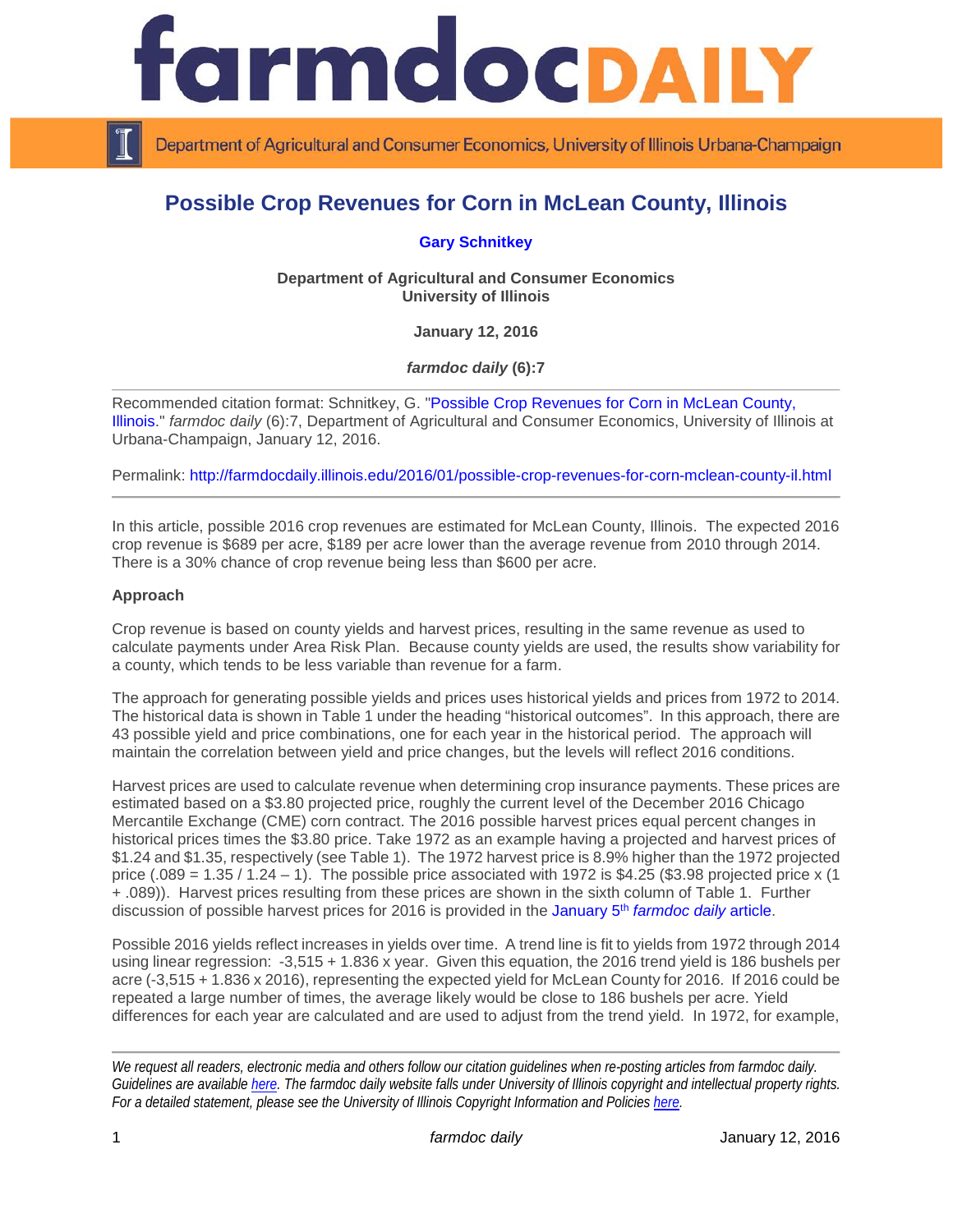the actual yield is 126 bushels per acre and the 1972 trend yield is 106 bushels per acre (106 = -3,515 + 1.836 x 1972). The 1972 trend yield is 20 bushels higher than the trend yield  $(20 = 126$  actual yield – 106 trend yield), giving an estimate of yield of 206 bushels per acre (186 trend yield + 20 difference in 1972). This 206 per bushel yield represents a 2016 yield given 2016 technology, but given 1972 weather and market conditions. The yields generated through this process are shown in the seventh column of Table 1.

| Table 1. Projected and Harvest Prices, County Yields and County Revenue for Corn in<br>McLean County, Illinois, Along with 2016 Possible Outcomes Based on Historical Changes. |                            |                    |                    |                      |                                    |                    |         |
|--------------------------------------------------------------------------------------------------------------------------------------------------------------------------------|----------------------------|--------------------|--------------------|----------------------|------------------------------------|--------------------|---------|
|                                                                                                                                                                                | <b>Historical Outcomes</b> |                    |                    |                      | 2016 Possible Outcome <sup>4</sup> |                    |         |
|                                                                                                                                                                                | Projected                  | Harvest            | County             | County               | Harvest                            | County             | County  |
| year                                                                                                                                                                           | Price <sup>1</sup>         | Price <sup>1</sup> | Yield <sup>2</sup> | Revenue <sup>3</sup> | Price <sup>5</sup>                 | Yield <sup>6</sup> | Revenue |
|                                                                                                                                                                                | \$/bu.                     | \$/bu.             | Bu/acre            | \$/acre              | \$/bu.                             | Bu/acre            | \$/acre |
| 1972                                                                                                                                                                           | \$1.24                     | \$1.35             | 126                | \$170                | \$4.14                             | 206                | \$853   |
| 1973                                                                                                                                                                           | \$1.39                     | \$2.46             | 118                | \$290                | \$6.73                             | 197                | \$1,326 |
| 1974                                                                                                                                                                           | \$2.91                     | \$3.80             | 90                 | \$342                | \$4.96                             | 167                | \$828   |
| 1975                                                                                                                                                                           | \$2.70                     | \$2.90             | 135                | \$392                | \$4.08                             | 210                | \$857   |
| 1976                                                                                                                                                                           | \$2.72                     | \$2.65             | 132                | \$350                | \$3.70                             | 205                | \$759   |
| 1977                                                                                                                                                                           | \$2.73                     | \$2.09             | 94                 | \$196                | \$2.91                             | 165                | \$480   |
| 1978                                                                                                                                                                           | \$2.27                     | \$2.31             | 125                | \$289                | \$3.87                             | 194                | \$751   |
| 1979                                                                                                                                                                           | \$2.59                     | \$2.78             | 142                | \$395                | \$4.08                             | 210                | \$857   |
| 1980                                                                                                                                                                           | \$3.12                     | \$3.61             | 83                 | \$300                | \$4.40                             | 149                | \$656   |
| 1981                                                                                                                                                                           | \$3.76                     | \$2.91             | 129                | \$375                | \$2.94                             | 193                | \$567   |
| 1982                                                                                                                                                                           | \$3.00                     | \$2.20             | 142                | \$312                | \$2.79                             | 204                | \$569   |
| 1983                                                                                                                                                                           | \$2.88                     | \$3.48             | 81                 | \$282                | \$4.59                             | 141                | \$647   |
| 1984                                                                                                                                                                           | \$2.86                     | \$2.78             | 113                | \$314                | \$3.69                             | 171                | \$631   |
| 1985                                                                                                                                                                           | \$2.66                     | \$2.23             | 157                | \$350                | \$3.19                             | 214                | \$683   |
| 1986                                                                                                                                                                           | \$2.10                     | \$1.69             | 144                | \$243                | \$3.06                             | 199                | \$609   |
| 1987                                                                                                                                                                           | \$1.69                     | \$1.83             | 139                | \$254                | \$4.11                             | 192                | \$789   |
| 1988                                                                                                                                                                           | \$2.17                     | \$2.89             | 62                 | \$179                | \$5.06                             | 113                | \$572   |
| 1989                                                                                                                                                                           | \$2.71                     | \$2.39             | 141                | \$337                | \$3.35                             | 190                | \$637   |
| 1990                                                                                                                                                                           | \$2.47                     | \$2.30             | 141                | \$324                | \$3.54                             | 188                | \$666   |
| 1991                                                                                                                                                                           | \$2.59                     | \$2.51             | 116                | \$291                | \$3.68                             | 162                | \$596   |
| 1992                                                                                                                                                                           | \$2.70                     | \$2.09             | 163                | \$341                | \$2.94                             | 207                | \$609   |
| 1993                                                                                                                                                                           | \$2.40                     | \$2.49             | 140                | \$349                | \$3.94                             | 182                | \$717   |
| 1994                                                                                                                                                                           | \$2.68                     | \$2.16             | 166                | \$359                | \$3.06                             | 206                | \$630   |
| 1995                                                                                                                                                                           | \$2.57                     | \$3.23             | 119                | \$384                | \$4.78                             | 157                | \$750   |
| 1996                                                                                                                                                                           | \$3.08                     | \$2.84             | 159                | \$452                | \$3.50                             | 195                | \$683   |
| 1997                                                                                                                                                                           | \$2.73                     | \$2.81             | 143                | \$402                | \$3.91                             | 178                | \$696   |
| 1998                                                                                                                                                                           | \$2.84                     | \$2.19             | 149                | \$326                | \$2.93                             | 182                | \$533   |
| 1999                                                                                                                                                                           | \$2.40                     | \$2.01             | 161                | \$324                | \$3.18                             | 192                | \$611   |
| 2000                                                                                                                                                                           | \$2.51                     | \$2.04             | 155                | \$316                | \$3.09                             | 184                | \$569   |
| 2001                                                                                                                                                                           | \$2.46                     | \$2.08             | 158                | \$329                | \$3.21                             | 185                | \$594   |
| 2002                                                                                                                                                                           | \$2.32                     | \$2.52             | 144                | \$363                | \$4.13                             | 169                | \$698   |
| 2003                                                                                                                                                                           | \$2.42                     | \$2.26             | 182                | \$411                | \$3.55                             | 205                | \$728   |
| 2004                                                                                                                                                                           | \$2.83                     | \$2.05             | 185                | \$379                | \$2.75                             | 207                | \$569   |
| 2005                                                                                                                                                                           | \$2.32                     | \$2.02             | 161                | \$325                | \$3.31                             | 181                | \$599   |
| 2006                                                                                                                                                                           | \$2.50                     | \$3.03             | 182                | \$551                | \$4.61                             | 200                | \$922   |
| 2007                                                                                                                                                                           | \$4.06                     | \$3.58             | 196                | \$702                | \$3.35                             | 212                | \$710   |
| 2008                                                                                                                                                                           | \$5.40                     | \$4.13             | 190                | \$785                | \$2.91                             | 204                | \$594   |
| 2009                                                                                                                                                                           | \$4.13                     | \$3.72             | 186                | \$692                | \$3.42                             | 198                | \$677   |
| 2010                                                                                                                                                                           | \$3.99                     | \$5.46             | 170                | \$928                | \$5.20                             | 181                | \$941   |
| 2011                                                                                                                                                                           | \$6.01                     | \$6.32             | 160                | \$1,011              | \$4.00                             | 169                | \$676   |
| 2012                                                                                                                                                                           | \$5.68                     | \$7.50             | 110                | \$825                | \$5.02                             | 117                | \$587   |
| 2013                                                                                                                                                                           | \$5.65                     | \$4.39             | 189                | \$830                | \$2.95                             | 194                | \$572   |
|                                                                                                                                                                                |                            |                    |                    |                      |                                    |                    |         |
| 2014                                                                                                                                                                           | \$4.62                     | \$3.49             | 218                | \$761                | \$2.87                             | 221                | \$634   |

<sup>1</sup> Projected and harvest prices used for crop insurance.

<sup>2</sup> County yields for McLean County, Illinois.

Equals harvest price times county yield.

<sup>4</sup> Possible 2016 outcomes based on historical changes.

<sup>5</sup> Equals \$3.80 (the likely projected price for 2016) times harvest price divided by projected price. The resulting price gives the price given that the same percentage change occurs that occurred historically.

<sup>6</sup> Equals the 2016 trend yield plus the difference in actual and trend yield for the specific year. The trend yield, based on regression, equals -3,515 + 1.836 times year. The 2016 trend yield is 186 bu/acre (-3515 + 1.836 x 2016). The 1972 possible yield equals 186 trend yield for 2016 plus 126 actual yield for 2012 minus 106, 1972 trend yield (- 3,515 x 1.836 x 1972).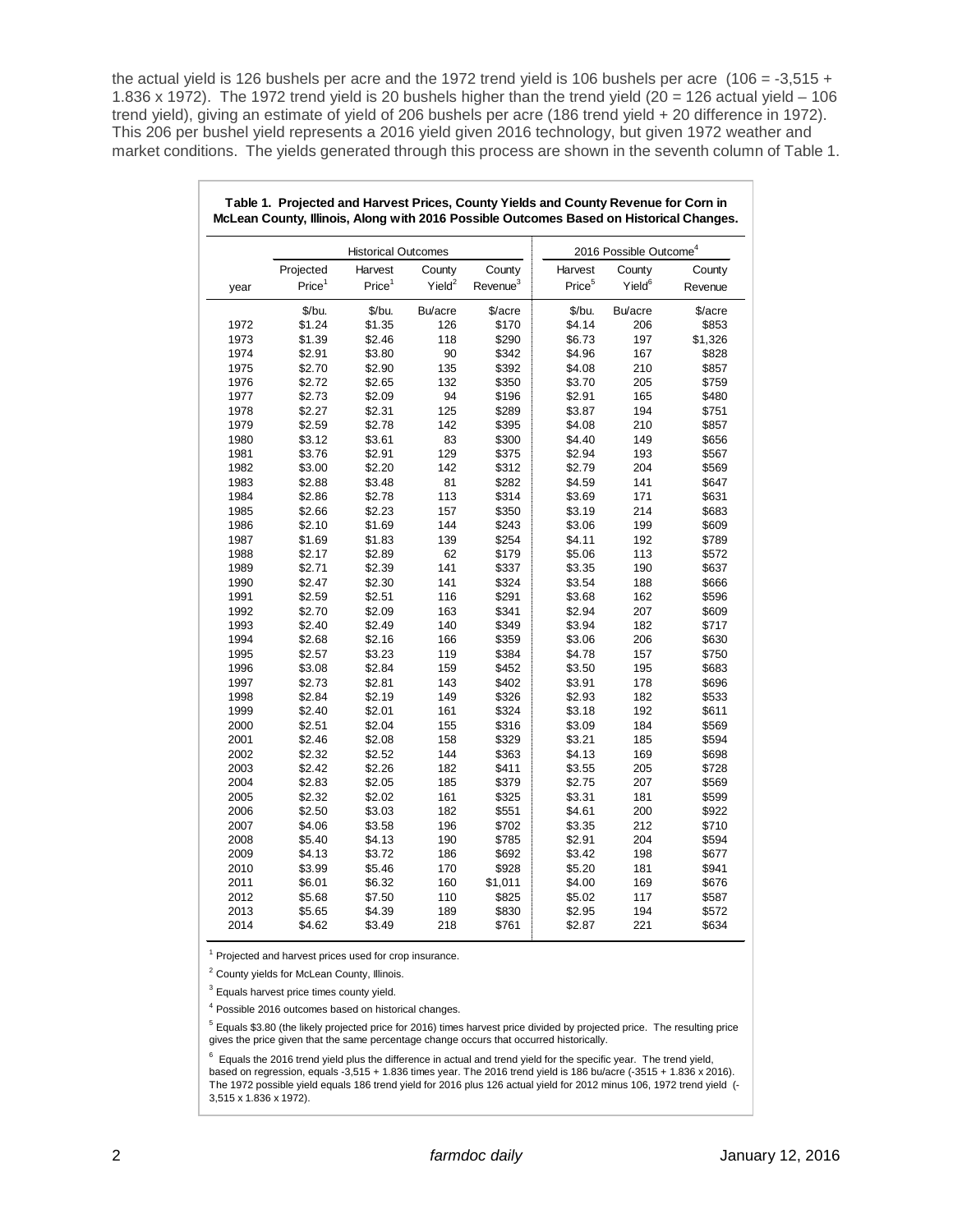County revenue equal county yield times harvest price, as shown in the eighth column of Table 1. The average of these possible revenues is \$689 per acre. This average is below crop revenues from 2010 to 2014: \$927 in 2010, \$1,011 in 2011, \$825 in 2012, \$830 in 2013, and \$761 in 2014 (see Table 1).

## **Yield – Price Combinations**

Possible yield and price combinations from Table 1 are shown as dots in Figure 1. Several of the yield-price combinations are denoted by the year generating that combination. For example, the two lowest yields are associated with 1988 and 2012, drought years. In both years, harvest price was higher than the expected price. The year with the highest possible harvest price of \$6.73 per bushel is 1973. A year like 2014 would result in yield of 221 per acre, and a harvest price of \$2.87 per bushel (see Figure 1).



In Figure 1, the black vertical line is at \$3.80 per bushel, the projected price used to generate the possible harvest prices. The black horizontal line is associated with the expected yield of 186 bushels per acre. These black lines divide the graph in quadrants:

- 1. Lower yield higher price: Eleven of the observation fall into this quadrant, suggesting that 26% of the time a lower yield and higher price will result.
- 2. Lower yield lower price: Seven of the observations fall into this quadrant, suggesting that 16% of the time a lower yield and higher price will result.
- 3. Higher yield higher price: Seven of the observations fall into this quadrant, suggesting that 16% of the time a higher yield and higher price will result
- 4. Higher yield lower price: Eighteen of the combinations fall into this quadrant, suggestion that 42% of the time a higher yield and lower price will result.

Note the negative correlation between yields and prices results in more yield-price combinations in the "higher yield – lower price" and "lower yield – higher price" quadrants than in the other two quadrants. McLean County is in central Illinois, an area where large amounts of corn are grown. Above-trend yields in this area tend to result in higher aggregate supply, leading to lower prices. The opposite dynamic works as well: below-trend yields lead to lower aggregate supply and higher prices.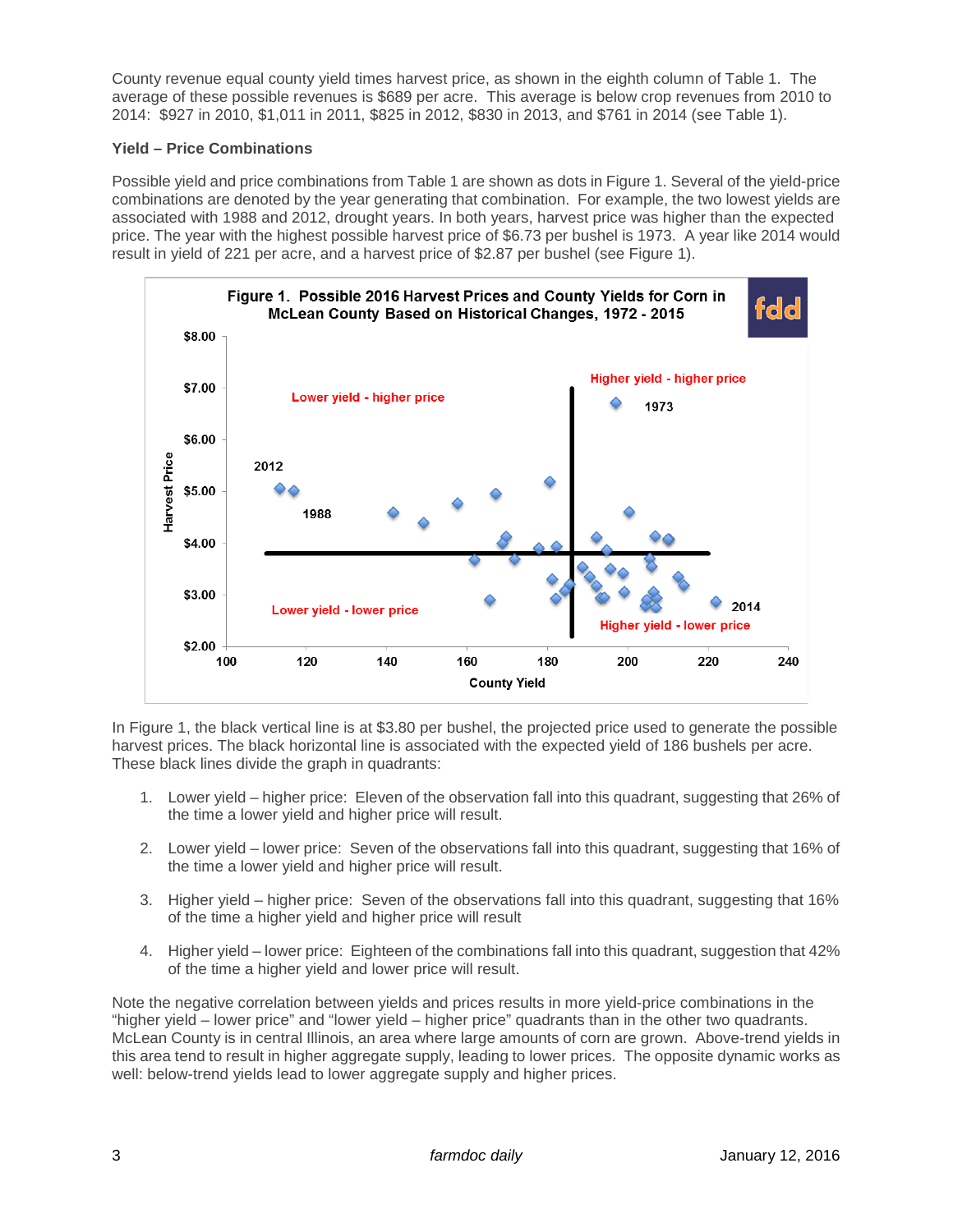Further note that the largest number of observations falls into the "higher yield – lower price" quadrant, suggesting that yield often is above trend and results in a lower price. Above trend yields and harvest prices lower than projected prices occurred 42% of the time between 1972 and 2014. Stated alternatively, nearly 50% of the time yields are above trend and prices will be below the projected price. Unfortunately, this quadrant does not result in the highest crop revenues.

### **Range of Possible Crop Revenues**

Figure 2 shows the same yield – price pairs as in Figure 1. Lines in Figure 2 represent revenue levels of \$600, \$700, \$800, and \$900 per acre. Take the line for \$600 per acre. Any yield-price combination above the line has crop revenue above \$600 per acre while combinations below the line have revenue less than \$600 per acre. There are 13 of the yield-price combination below \$600, indicating that there is roughly a 30% chance of crop revenue being less than \$600 per acre. These combinations imply:

- a 30% chance of crop revenue less than \$600 per acre,
- a 37% change of revenue between \$600 and \$700 per acre,
- a 17% chance of revenue between \$700 and \$800 per acre,
- a 9% chance of revenue between \$800 and \$900 per acre, and
- a 7% chance of revenue over \$900 per acre.



These are higher chances of low revenues compared to recent years. Crop revenue in McLean County was over \$800 in each year from 2010 to 2013. This historical analysis would suggest that the chance of revenue above \$800 is about 16%.

# **Commentary**

The expected level of crop revenue in McLean County is projected at \$689 per acre, \$182 per acre lower than the average level from 2010 through 2013. Overall, crop revenue is projected lower in 2016. There also is a risk of much lower crop revenues, with a 30% chance of crop revenues being below \$600 per acre. Higher levels are possible as well. However, historical changes in yield and prices suggest only a 15% chance or revenues above \$800 per acre, the level of crop revenue from 2010 to 2013.